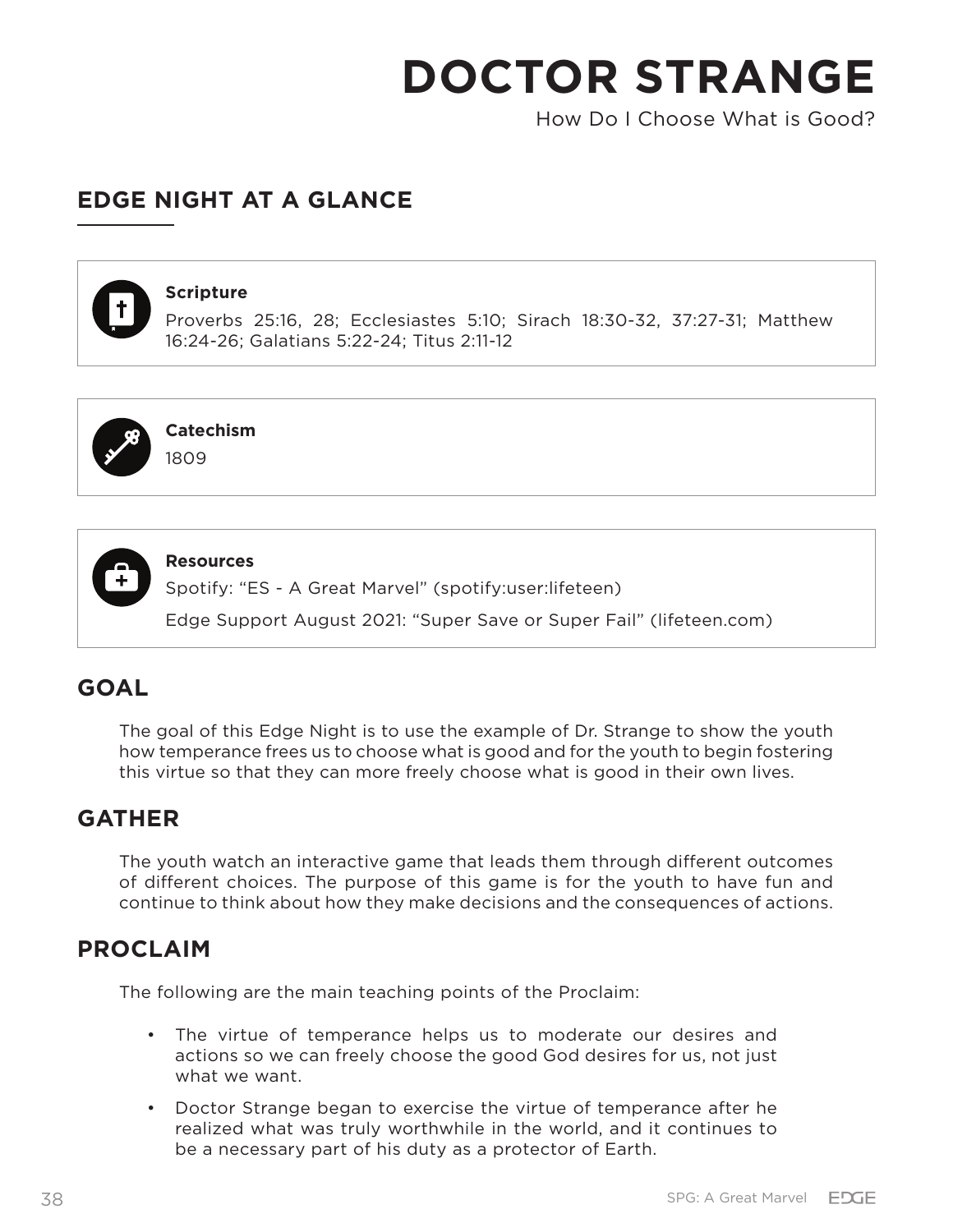• In a culture that glorifies having an excess of whatever we desire, temperance helps us imitate Jesus by overcoming our excessive desires so that we might be free to do and choose what is good as He did.

## **BREAK**

The youth receive an Origin Story handout focusing on things they may often spend too much time or attention on and how they can learn to exercise temperance in the midst of those moments. The purpose of this activity is to give the youth concrete ways to learn temperance in their daily lives.

### **SEND**

The youth reflect on a variety of Scripture verses that speak of the goodness of God and the good things He desires for us. The purpose of this is for the youth to continue to understand that God wants what is good for them and temperance helps them to find that good.

# **WEEKLY CHALLENGE**

Choose one thing this week that you spend too much time doing and spend some of that time doing another good activity instead.

Notes: \_\_\_\_\_\_\_\_\_\_\_\_\_\_\_\_\_\_\_\_\_\_\_\_\_\_\_\_\_\_\_\_\_\_\_\_\_\_\_\_\_\_\_\_\_\_\_\_\_\_\_\_\_\_\_\_\_\_\_\_\_\_\_\_\_\_\_\_\_\_\_\_\_\_\_\_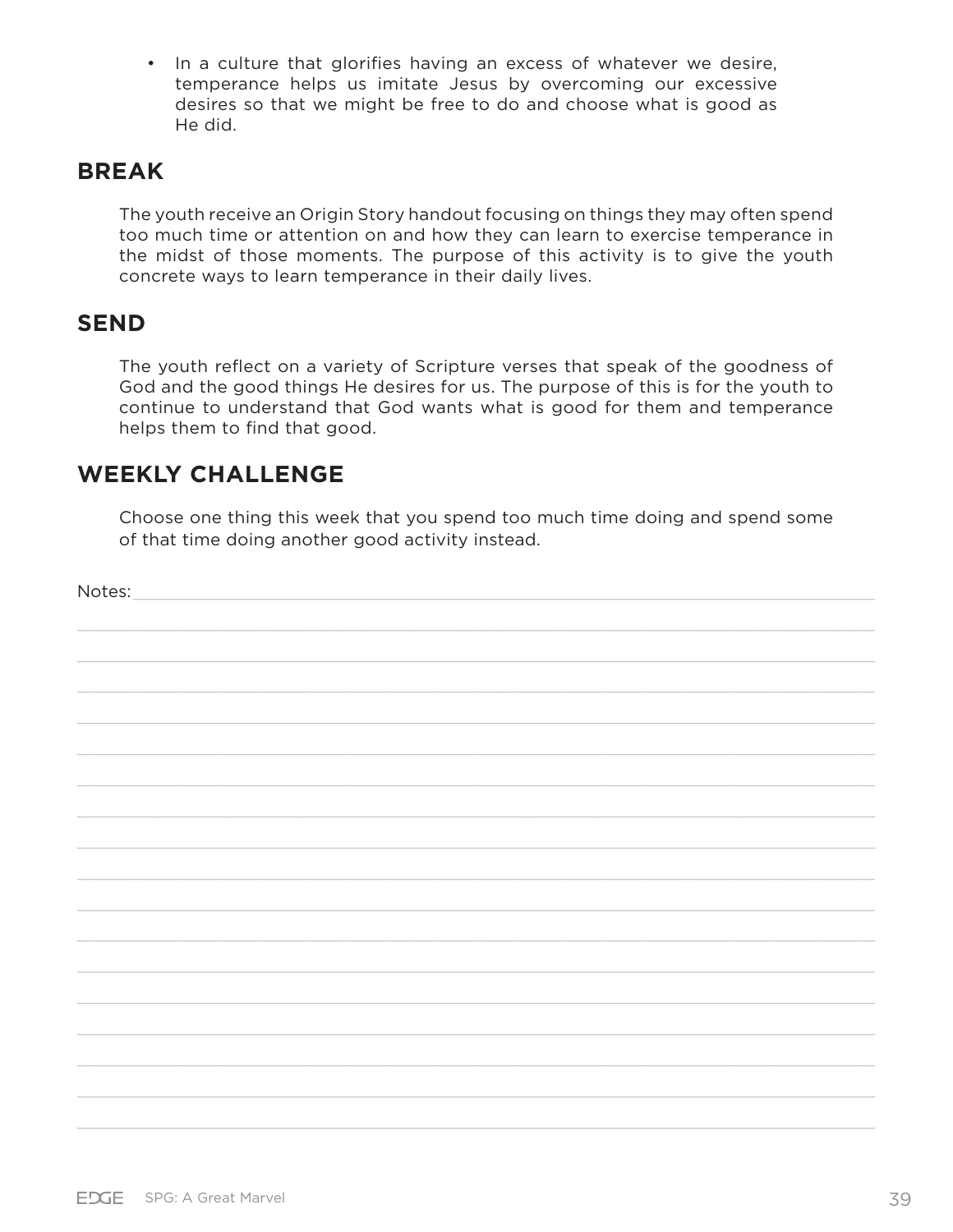How Do I Choose What is Good?

# **EDGE NIGHT SET UP**

## **SET UP**

Download the video for the Gather activity and print copies of the *My Origin Story - Temperance* handout for the Break activity. Videos and handouts can be found on the *August 2021 Edge USB* or online at lifeteen.com under Edge Support: *August 2021.* For each of the Edge Nights in this semester that teaches a specific virtue, the youth will be given a handout that has to do with their own "origin story." These handouts provide ways to reflect and process how to apply the specific virtue to their lives as middle schoolers. The goal is that they learn to apply the virtues while they are still young and form good habits that influence them for the rest of their lives, hence the title "Origin Story."

Add to the set environment for the semester by adding cutouts or posters of Dr. Strange. Also create a poster with the word temperance on it along with its definition found below, if you have Hispanic/Latino youth also use the Spanish translation.

Temperance: Moderating our desires and actions so we can freely choose the good God desires for us, not just what we want.

*Templanza: Moderar nuestros deseos y acciones para que podamos elegir libremente el bien que Dios desea para nosotros, no solo lo que queremos.* 

### **SUPPLIES**

The following is a list of supplies needed for the Edge Night:

- G: "Super Save or Super Fail" video
- G: Projector screen or TV with audio
- B: *My Origin Story Temperance* handout, one per youth
- B: Pens or pencils, one per youth

## **ASSIGNMENTS**

Use the following list to assign core members to specific tasks:

Set Up: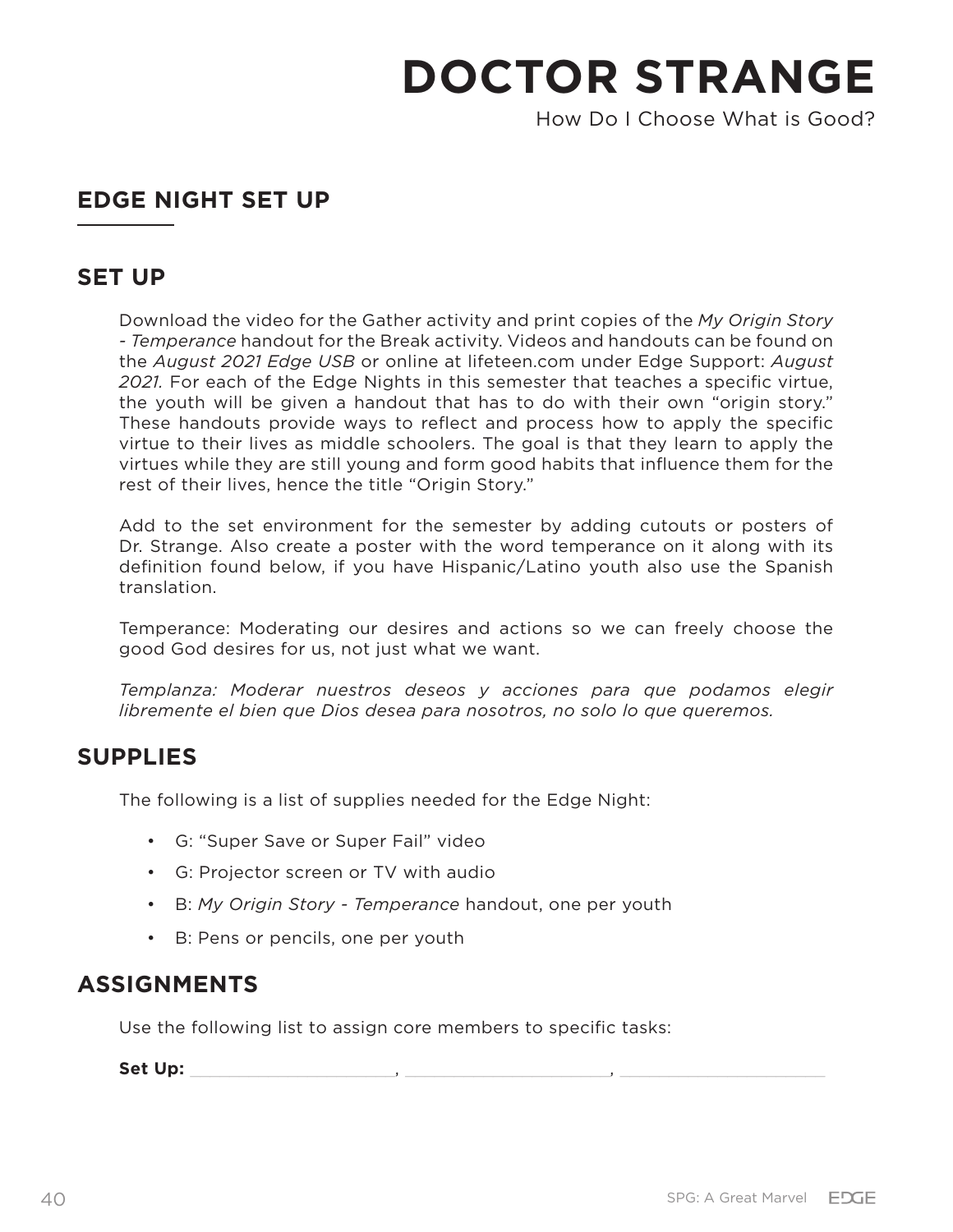#### **Gather:**

| • Opening Prayer: 2000 2000 2011 2022 2023 2024 2025 2026 2027 2028 2029 2021 2022 2023 2024 2025 2026 2027 20                                                                                                                |
|-------------------------------------------------------------------------------------------------------------------------------------------------------------------------------------------------------------------------------|
| • Game: 1999 - Game: 1999 - 1999 - 1999 - 1999 - 1999 - 1999 - 1999 - 1999 - 1999 - 1999 - 1999 - 1999 - 1999 - 1999 - 1999 - 1999 - 1999 - 1999 - 1999 - 1999 - 1999 - 1999 - 1999 - 1999 - 1999 - 1999 - 1999 - 1999 - 1999 |
| Proclaim: ________________________                                                                                                                                                                                            |
| Break: All small group leaders                                                                                                                                                                                                |
|                                                                                                                                                                                                                               |
| Send:                                                                                                                                                                                                                         |
| • Closing Prayer: 2008 2014 2022 2023 2024 2022 2023 2024 2022 2023 2024 2022 2023 2024 2025 2026 20                                                                                                                          |
| • Weekly Challenge: <u>[1988]</u>                                                                                                                                                                                             |
| Notes:                                                                                                                                                                                                                        |
|                                                                                                                                                                                                                               |
|                                                                                                                                                                                                                               |
|                                                                                                                                                                                                                               |
|                                                                                                                                                                                                                               |
|                                                                                                                                                                                                                               |
|                                                                                                                                                                                                                               |
|                                                                                                                                                                                                                               |
|                                                                                                                                                                                                                               |
|                                                                                                                                                                                                                               |
|                                                                                                                                                                                                                               |
|                                                                                                                                                                                                                               |
|                                                                                                                                                                                                                               |
|                                                                                                                                                                                                                               |
|                                                                                                                                                                                                                               |
|                                                                                                                                                                                                                               |
|                                                                                                                                                                                                                               |
|                                                                                                                                                                                                                               |
|                                                                                                                                                                                                                               |
|                                                                                                                                                                                                                               |
|                                                                                                                                                                                                                               |
|                                                                                                                                                                                                                               |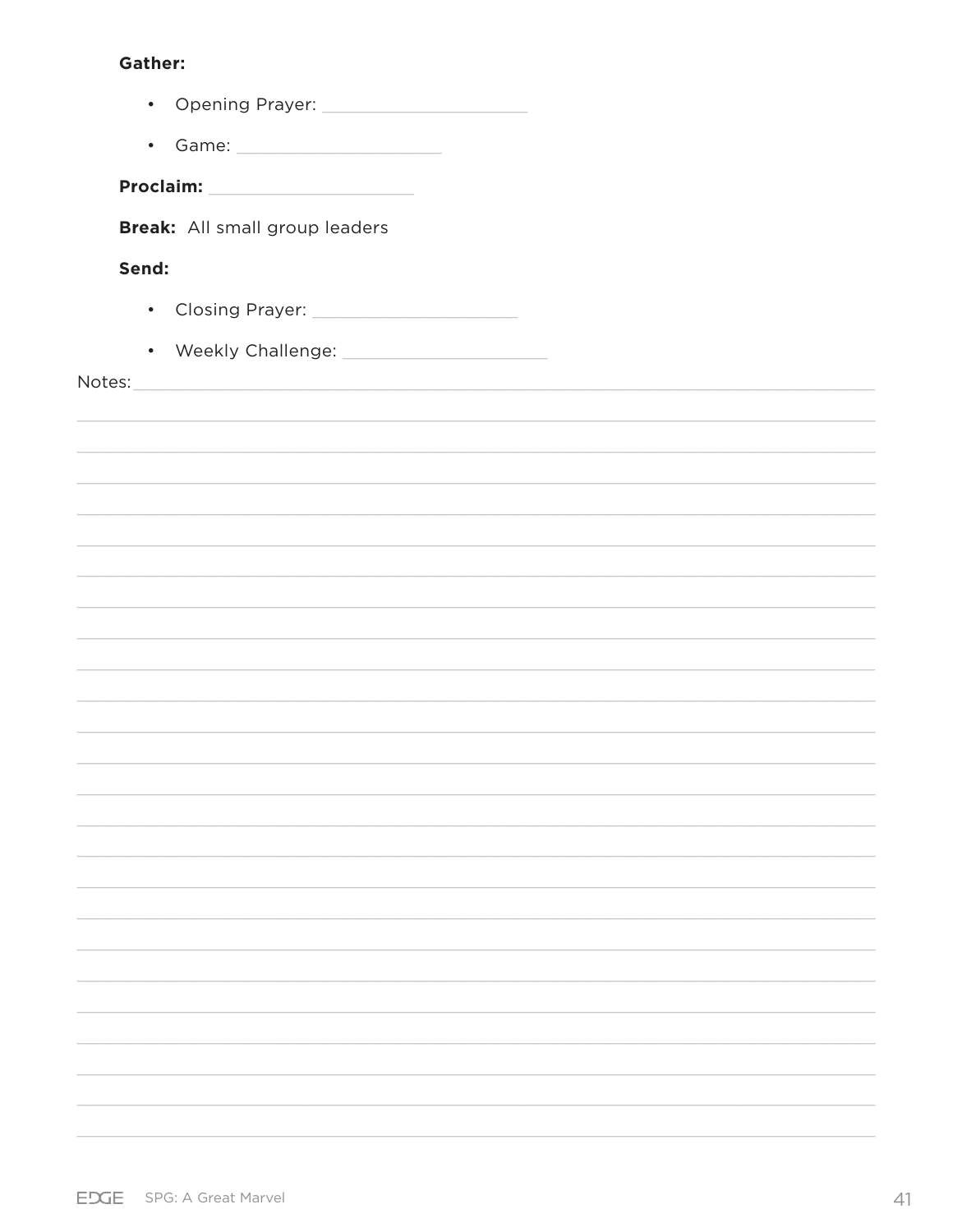How Do I Choose What is Good?

# **EDGE NIGHT OUTLINE**

# **GATHER**

#### **Edge Night Introduction (5 min)**

Welcome the youth, introduce any youth who are there for the first time, and begin in prayer. Give a brief overview of the topic of the Edge Night, using the following as an example:

*When we are faced with decisions, it is important that we know how to choose what is right and to go about doing what is good in the best way. That is practicing the virtue of prudence, that we learned about last week. This week we are going to look at the good things in our lives and the choices we have to make in how we spend our time. We will learn how to practice the virtue of temperance. In order to help us understand the virtue of temperance, we are going to look at Dr. Strange, a superhero whose life was turned upside down when he lost the use of his hands. His example will show us the sacrifice and discipline it takes to live a life of temperance but also the happiness that comes when we learn how to moderate our desires and actions.* 

#### **Weekly Challenge Check In (5 min)**

Ask any youth who are willing to share about their experience with the weekly challenge from the previous Edge Night: Take home your notecard from the Send activity and discuss what you wrote down with your parents or another trusted adult and work with them to make a prudent decision.

#### **Alternative Timeline (10 min)**

This game is played in small groups.

- 1. Download and set up the video "Super Save or Super Fail" from the *Resources* section. Throughout this video, the youth will see the consequences of different actions.
- 2. As the video begins, instruct the youth to do a certain action based on what choice they think should be made — for example, if the youth thinks "x" should be done, they do air karate chops, or if they think "y" should be done, they pretend like they are flying.
- 3. Youth should be shown the outcomes from each decision, and where their choice led.
- 4. There is no winner of this game, it is intended solely to be a fun activity.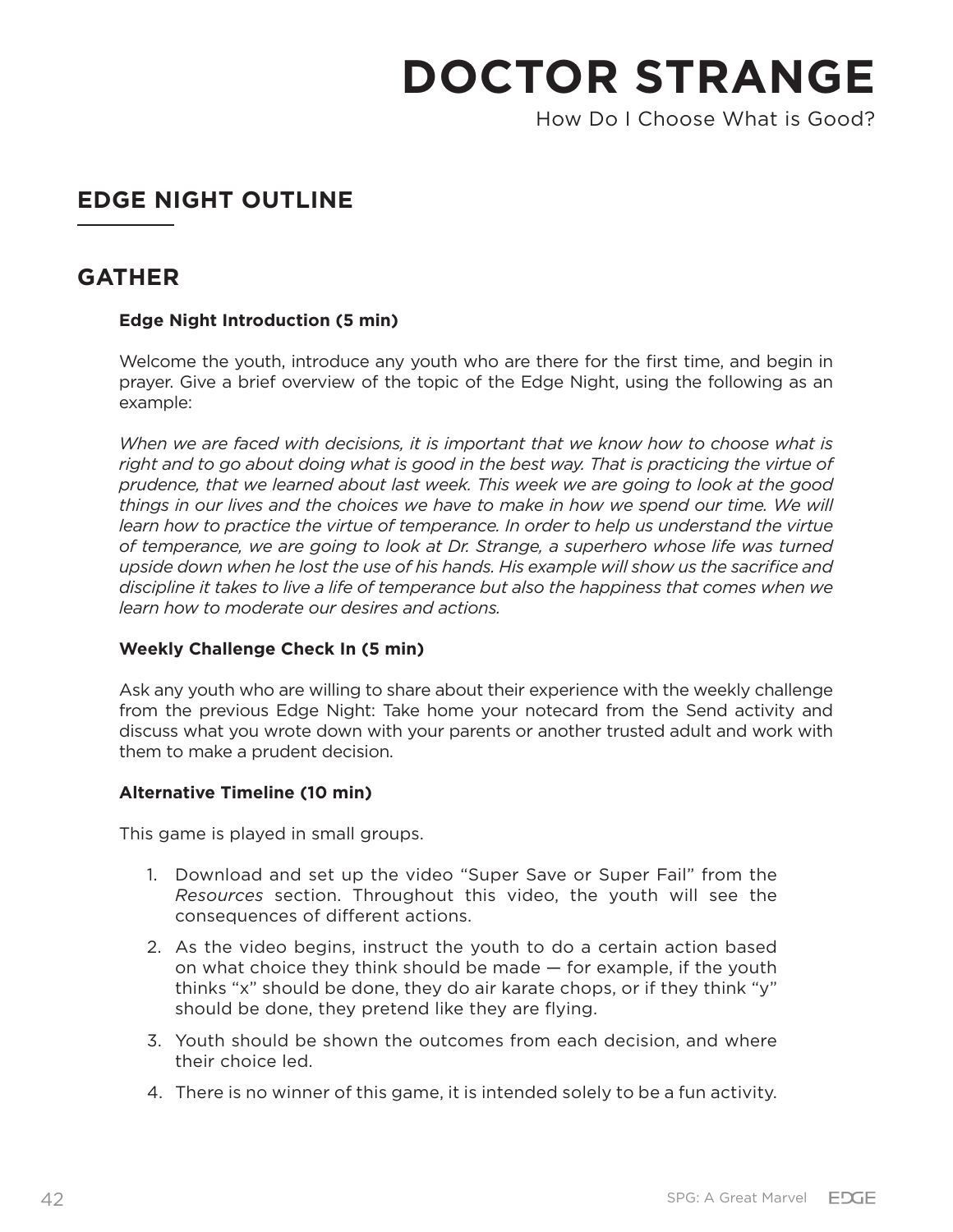#### **"Doctor Strange" Proclaim Teaching (10 min)**

The teaching can be found on pages 46 to 49. The following main points are covered in the teaching:

- The virtue of temperance helps us to moderate our desires and actions so we can freely choose the good God desires for us, not just what we want.
- Doctor Strange began to exercise the virtue of temperance after he realized what was truly worthwhile in the world, and it continues to be a necessary part of his duty as a protector of Earth.
- In a culture that glorifies having an excess of whatever we desire, temperance helps us imitate Jesus by overcoming our excessive desires so that we might be free to do and choose what is good as He did.

### **BREAK**

#### **Origin Story: Temperance (10 min)**

Break the youth into their small groups, begin in prayer, and then give each of the youth a copy of the *My Origin Story - Temperance* handout found on the August 2021 Edge USB and online at lifeteen.com under Edge Support: *August 2021.* 

Allow the youth to spread out around the meeting space and instruct them to think through each question as it applies to them and write down their answers.

#### **Small Group Discussion (10 min)**

After the youth have completed the handouts, gather them back together and use the following to foster a time of discussion:

- *Whip Around Question*: Would you rather have the superpower to speed up time or slow time down?
- Of all the things you spend time doing, what do you spend the most time doing? Did this surprise you? Why or why not?
- What is something you wish you could spend more time doing?
- Do you think you spend too much time on one of these activities? Why?
- What is one way you could apply the virtue of temperance to your day to moderate how you spend your time?
- How can the virtue of temperance help you grow in your relationship with God?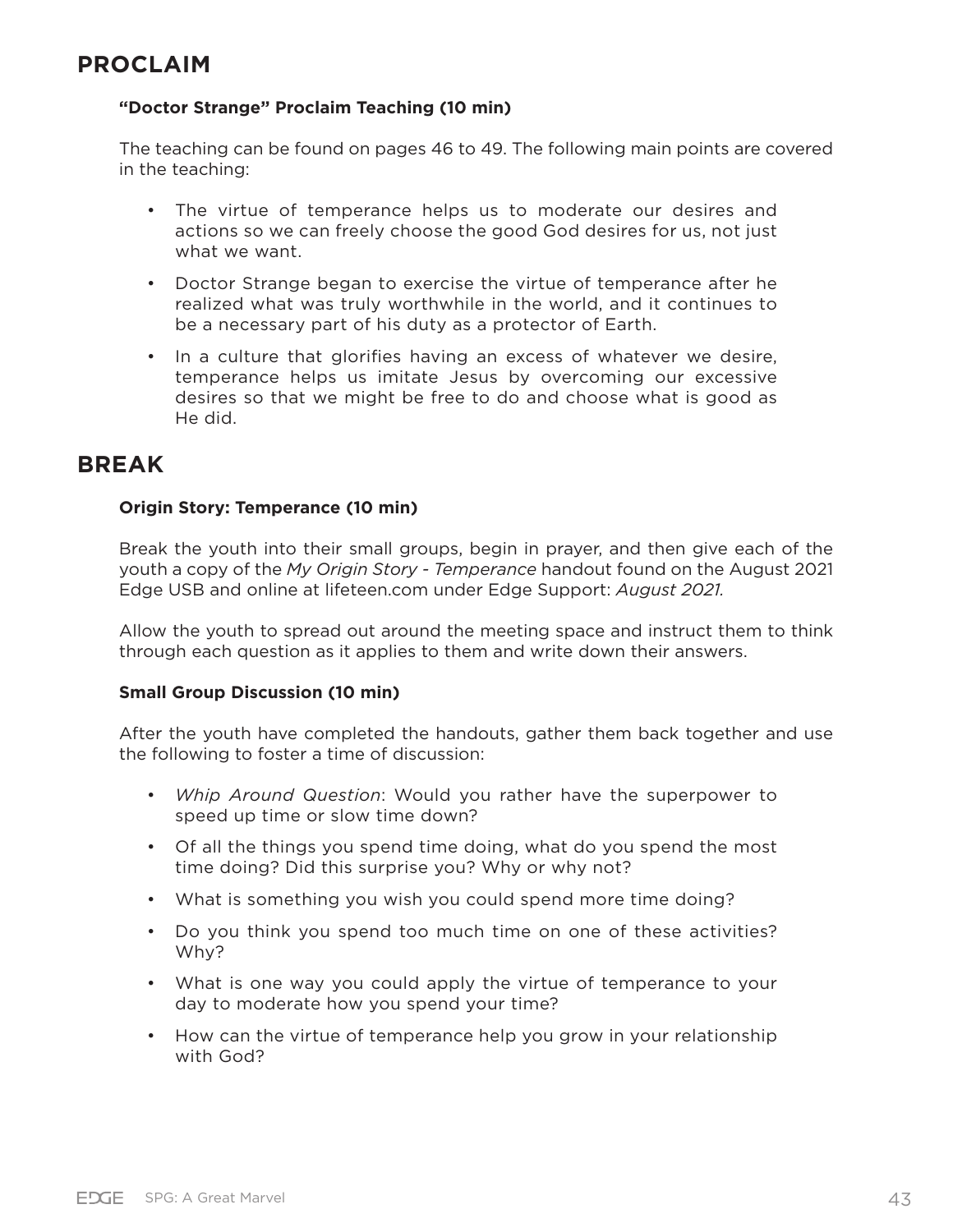# **SEND**

#### **All the Good Things (20 min)**

Bring the youth back to the large group. Play soft reflective music in the background and use the following to introduce this time of prayer:

*God wants good things for us in our lives. God created us out of love and wants us to experience His love and goodness every day of our lives. But sometimes we can become distracted and forget about God, or forget about His love. We can be preoccupied by the things we want, or just the busyness of daily life that we lose sight of what God might want for us. The virtue of temperance can help us to take a step back and make more space in our days and hearts so we can grow in our relationship with God. It is through this quieting that we might learn of the goodness He desires for us — so let us take time now to be reminded of all the good things God wants for us.*

Ask the youth to spread out around the room so they are at least an arm's length away from one another. Ask them to take a few deep breaths, close their eyes, and listen to the following Scripture verses as they are read.

Begin with the Sign of the Cross and a simple prayer asking Jesus to open the ears and the hearts of all the youth to know and experience God's love and goodness.

Read aloud the following Scripture verses:

"For I know the plans I have for you, says the Lord, plans for welfare and not for evil, to give you a future and a hope." (Jeremiah 29:11)

"For God so loved the world that He gave His only Son, that whoever believes in Him should not perish but have eternal life." (John 3:16)

"But God shows His love for us in that while we were yet sinners Christ died for us." (Romans 5:8)

"Take delight in the Lord, and he will give you the desires of your heart." (Psalm 37:4)

"Blessed are you that hunger now, for you shall be satisfied. Blessed are you that weep now, for you shall laugh." (Luke 6:21)

Ask the youth to open their eyes. Project the verses and read through them one more time asking the youth to pick one verse that stands out to them.

Next, read through the verses again, this time focusing on one verse at a time. After reading one verse, ask the youth to stand up if that verse stood out to them. If any youth are willing, ask them to share with the group why that verse stood out to them. Do this for each of the verses.

End this time of prayer by reminding the youth that God wants good things for them and the virtue of temperance will help them live in this goodness every day.

Close the Edge Night by praying a Hail Mary as a large group. Following the prayer, give the youth their weekly challenge.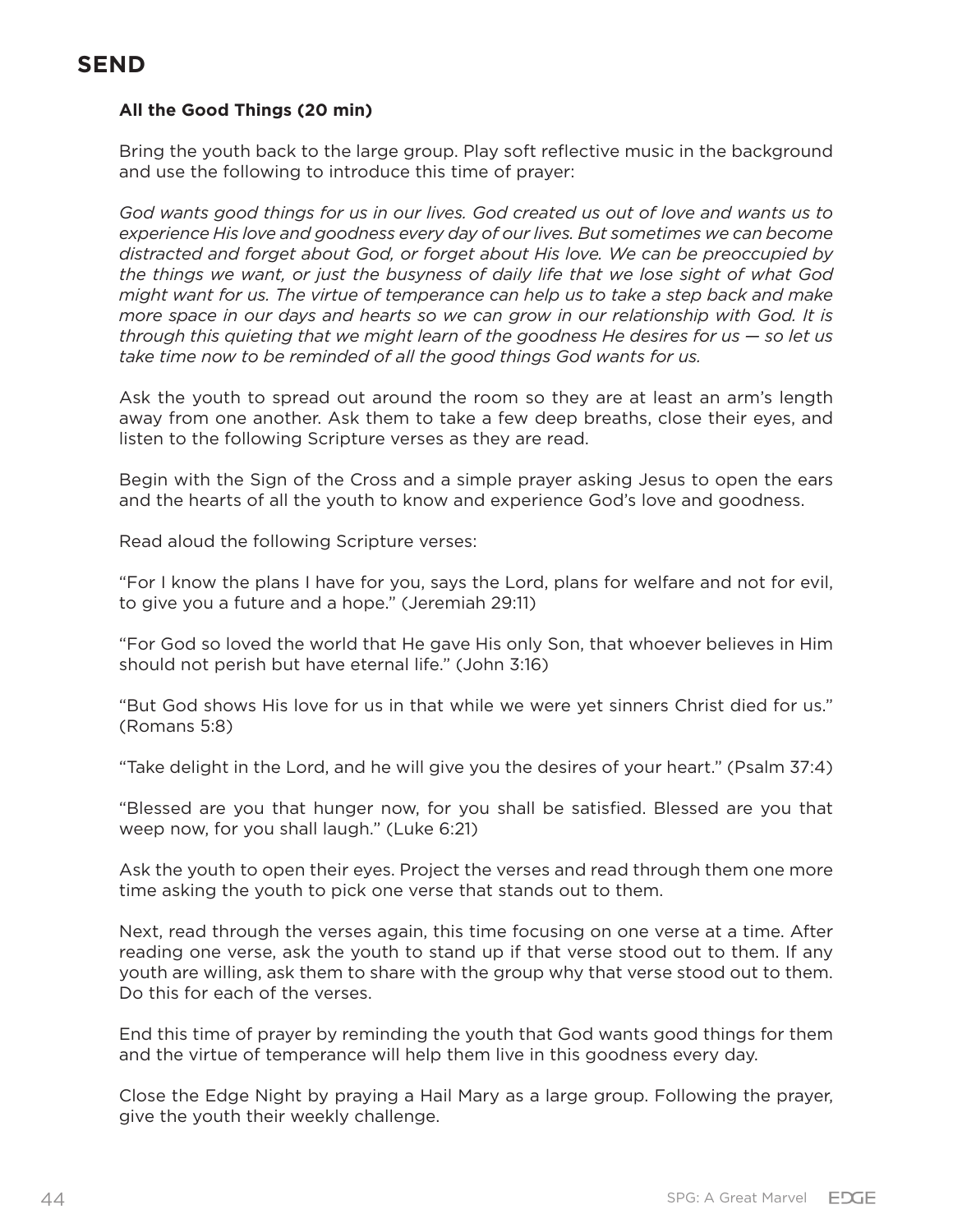#### **Weekly Challenge (5 min)**

Choose one thing this week that you spend too much time doing and spend some of that time doing another good activity instead.

| Notes: |
|--------|
|        |
|        |
|        |
|        |
|        |
|        |
|        |
|        |
|        |
|        |
|        |
|        |
|        |
|        |
|        |
|        |
|        |
|        |
|        |
|        |
|        |
|        |
|        |
|        |
|        |
|        |
|        |
|        |
|        |
|        |
|        |
|        |
|        |
|        |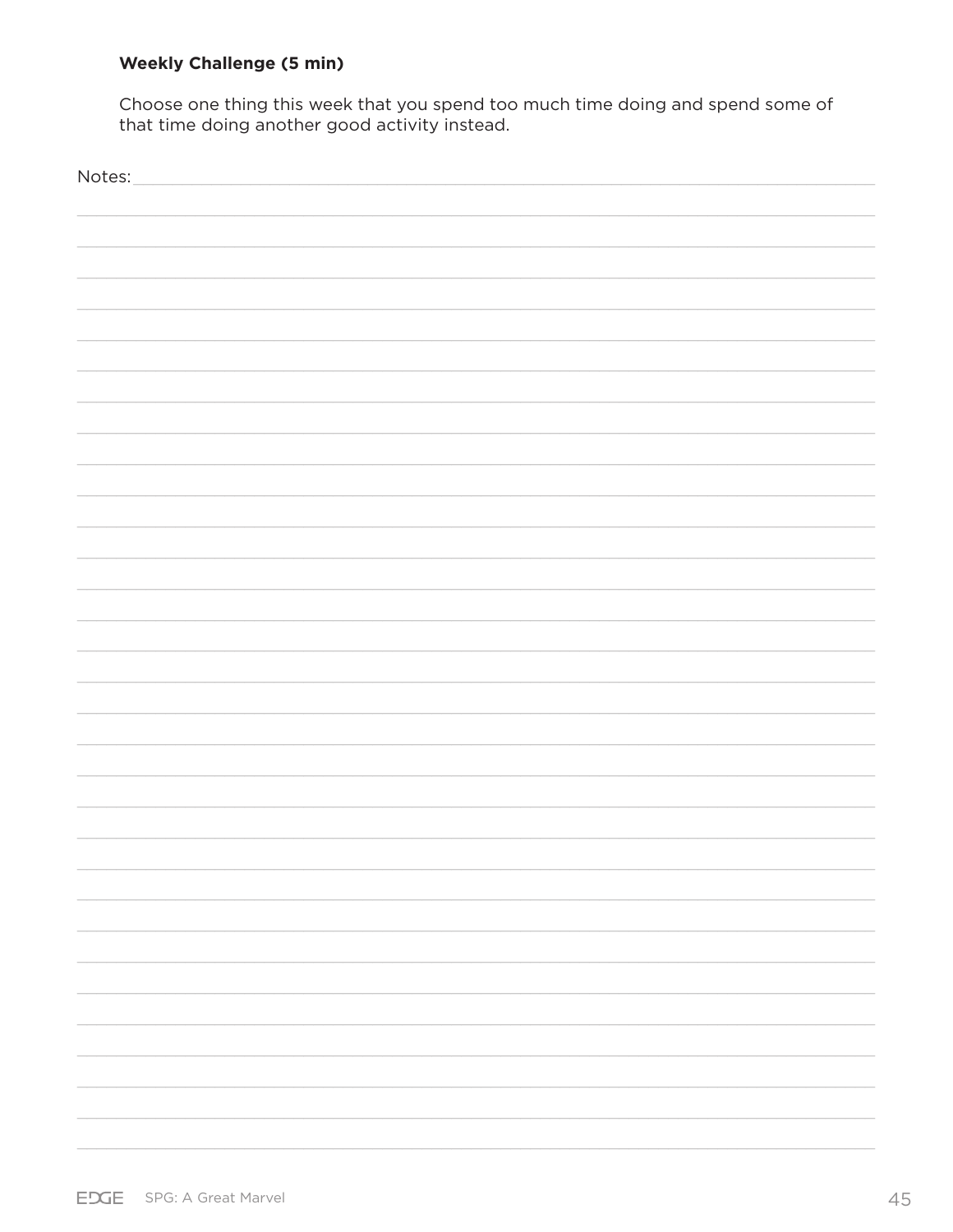How Do I Choose What is Good?

# **EDGE NIGHT PROCLAIM**

# **GETTING STARTED**

This teaching is provided to give you an example of how to present this topic in an age-appropriate way, making it relevant to middle school youth. If the youth are ready to take it deeper, incorporate a few of the *Going Deeper* call-out boxes, picking the ones the youth would relate to the most. If there are Hispanic/Latino youth in the youth group, incorporate the applicable suggestions from the *Hispanic Inculturation* call-out boxes.

# **TEACHING GUIDE**

#### **All in Moderation**

*Ask a few youth to share their response to the following question: If you could only eat one food for the rest of your life, what would you choose? Write your own thoughts here:*

- Food is good, and it is a gift from God that is both delicious and necessary for our survival. But there is such a thing as too much of a good thing. Imagine if you really only could eat that one food for the rest of your life, you would be lacking in many other essential nutrients. (And, likely you would get really sick of that food.) In eating that food in excess, it loses its delicious taste.
- This can be true for almost every good thing in our lives. If we have too much of it, it is no longer enjoyable and can sometimes make us feel worse.

*Give the youth a few other practical examples of this. For example — if you love running but you run too much you can hurt your body, if you love social media but you spend too much time on social media it can make you feel foggy or negatively affect your emotions, if you have a best friend that you spend too much time with you can sometimes get annoyed with one another. Write your thoughts here:*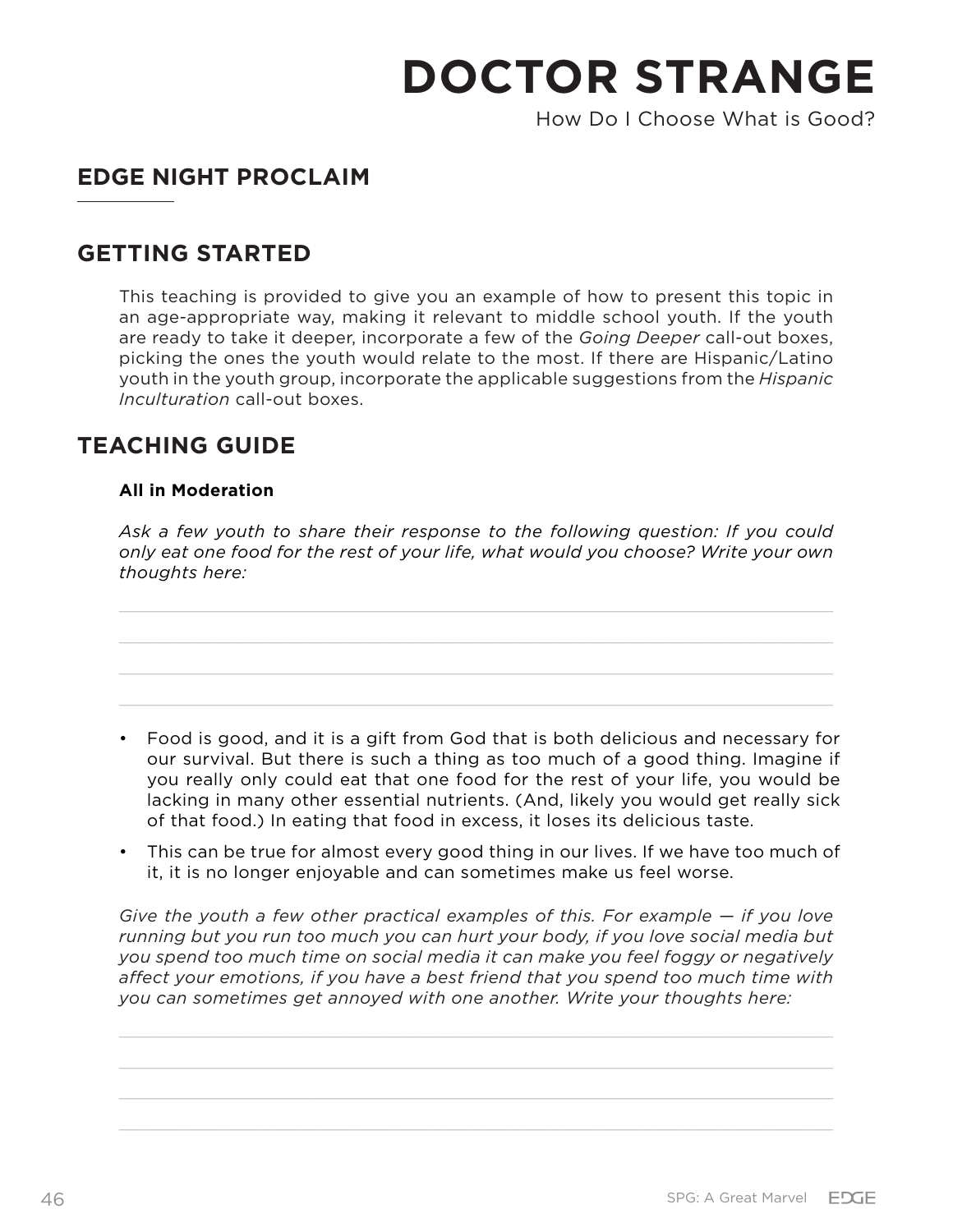• It is not bad to have a lot of good things in our lives, but from these different examples we can see that too much of a good thing can knock our lives out of balance and actually make those good things less enjoyable or even become destructive. That is why it is important to learn how to moderate or find a good balance of even the good things in our lives. This also allows us to have more time and space to listen to what God desires for our lives.



#### **Hispanic Inculturation**

It is not wrong to desire material things, but an extreme excess of desire for material goods can be harmful to our spiritual lives. In many Hispanic/Latino households it is very common for there to be an excess of various things such as food storage containers, blankets, bedding, sheets, towels, home decorations, and kitchen utensils. It can also be very common for Hispanic/ Latino families to bring attention to how beautiful various things are in their homes when there are visitors. Oftentimes Hispanic/Latino youth see their family taking better care of, protecting, and praising these items than they do their spiritual lives. With that said, take the time during the Edge Night to challenge the Hispanic/Latino youth to find opportunities in their homes to direct praise and glory to the Lord first, and slowly move away from an excessive attachment to material things.

- That is where temperance comes in. The virtue of temperance helps us to moderate our desires and actions so we can freely choose the good God desires for us, not just what we want. (CCC 1809)
- But there is more to temperance than not eating too much of what we like. While moderating food, drink, and other desires is part of it, the real core of temperance is self-mastery. It is about not being enslaved to our desires, but instead being the master of them. Temperance can lead us to true freedom.
- Temperance is tied to the will that part of us that makes choices and acts. As human beings we have free will, we are able to choose what we do in every situation. Temperance helps strengthen our will so that we can be free to say "yes" to what God wants for us, "no" to things that are sinful, and even "no" to good things that we don't necessarily need. (CCC 1731)
- You may have already been practicing temperance without even knowing it when you sacrifice one thing for something else that is better. For example, you sacrifice time on social media to study for a test so you can do well, or you sacrifice time with your friends to practice for the upcoming big game.
- Sometimes we have to give up doing what we want in order to get to a greater goal. This is the heart of temperance, learning how to direct our will and our choices to make the best possible decisions. (CCC 1838)

#### **Doctor Strange**

- We can look to the character of Dr. Strange to see an example of the virtue of temperance.
- In the story, Dr. Strange is a very well known but self-absorbed doctor who chases fame above all else. All he cares about is success and his own reputation. However, after a terrible accident, his hands get so wounded that he can no longer do his job as a doctor.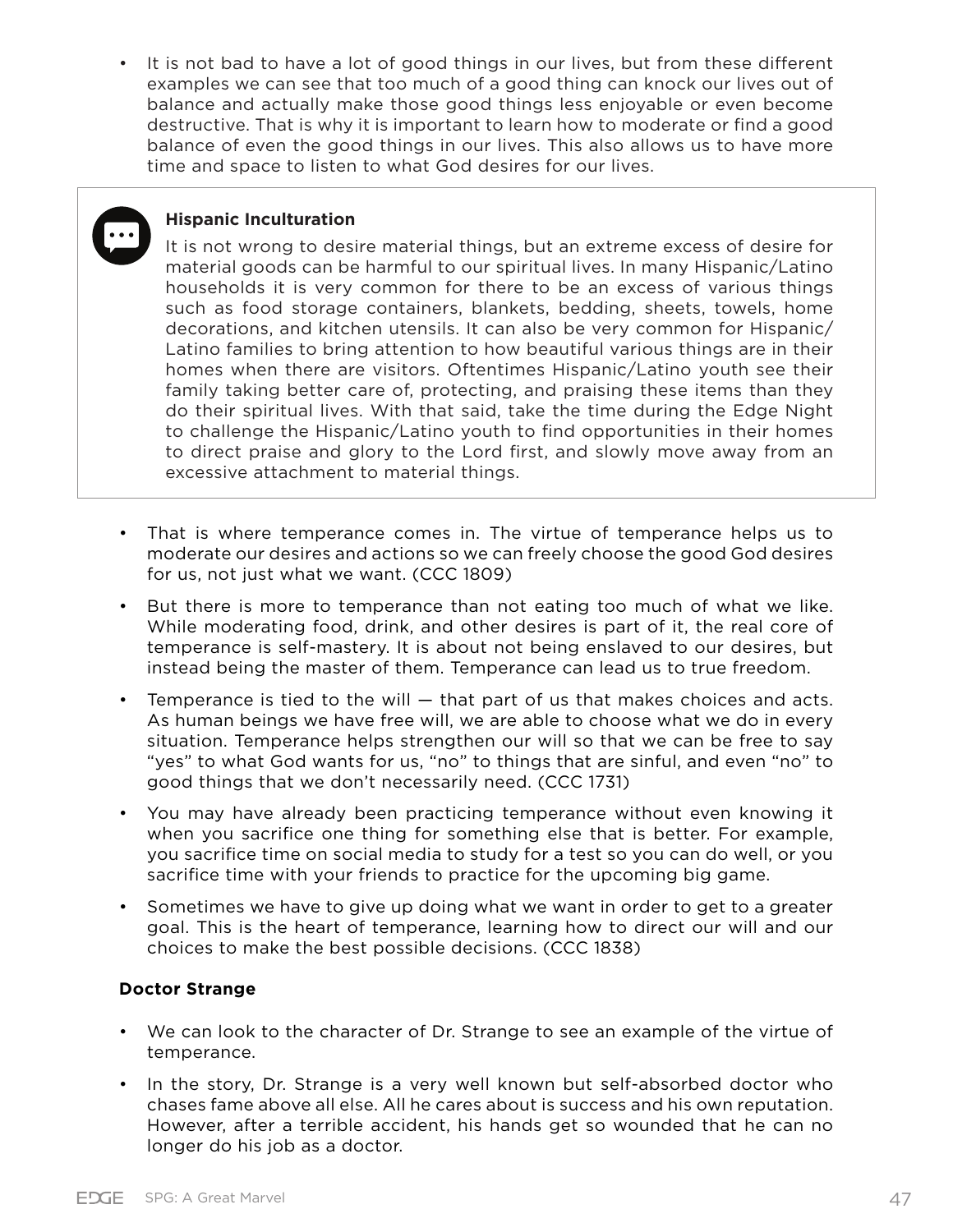• After this accident that upended his whole life, Dr. Strange goes searching for healing so that he can return to his profession and luxurious life. In his quest for healing He encounters the Ancient One who introduces him to magical powers and trains Dr. Strange in mystic arts.



#### **Hispanic Inculturation**

There are many different traditions that Hispanic/Latino youth may be familiar with – some of them good and some of them potentially problematic. It is important for youth to understand that just because it is a tradition or cultural thing, that does not mean they have to, or should, participate in it. For example, in many Caribbean cultures, voodoo and witchcraft can have some connections to certain aspects of Christianity. While those practices are a part of the culture, that does not mean it is something the youth should participate in because voodoo and witchcraft should not be practiced for any reason. As you discuss Doctor Strange and choosing what is good, allow the Hispanic/Latino youth to reflect on common cultural things they see in their households and whether those things are helping or hindering their relationship with the Lord.

- At a certain point, Dr. Strange is faced with a decision. He can use his skills to return to his life as a doctor where his one focus was growing in fame and fortune, or he can use his new found skills to protect the Earth from dark forces and evil.
- It is in this decision that we see an example of the virtue of temperance. While it would not have been bad for him to return to his life as a successful doctor (although he would need more temperance to moderate his desires for fame and fortune), he chooses a greater good. He uses mastery over his will that desires to a certain degree to go back to a life of luxury to choose what he knows is a greater good for both himself and for others. In choosing to let go of pursuing one good he is free to do something even better.

#### **Free for Good**

- God wants us to use the virtue of temperance to be free to choose the greatest good for our lives. (CCC 1733)
- The more we practice temperance in small ways like saying no to eating more than we need to, or saying no to spending excessive amounts of time on social media — we will then be able to practice temperance in bigger decisions in our lives.

*Give the youth a few examples from your own life where practicing temperance in small ways has helped you to use temperance to make bigger decisions. Write your thoughts here:*